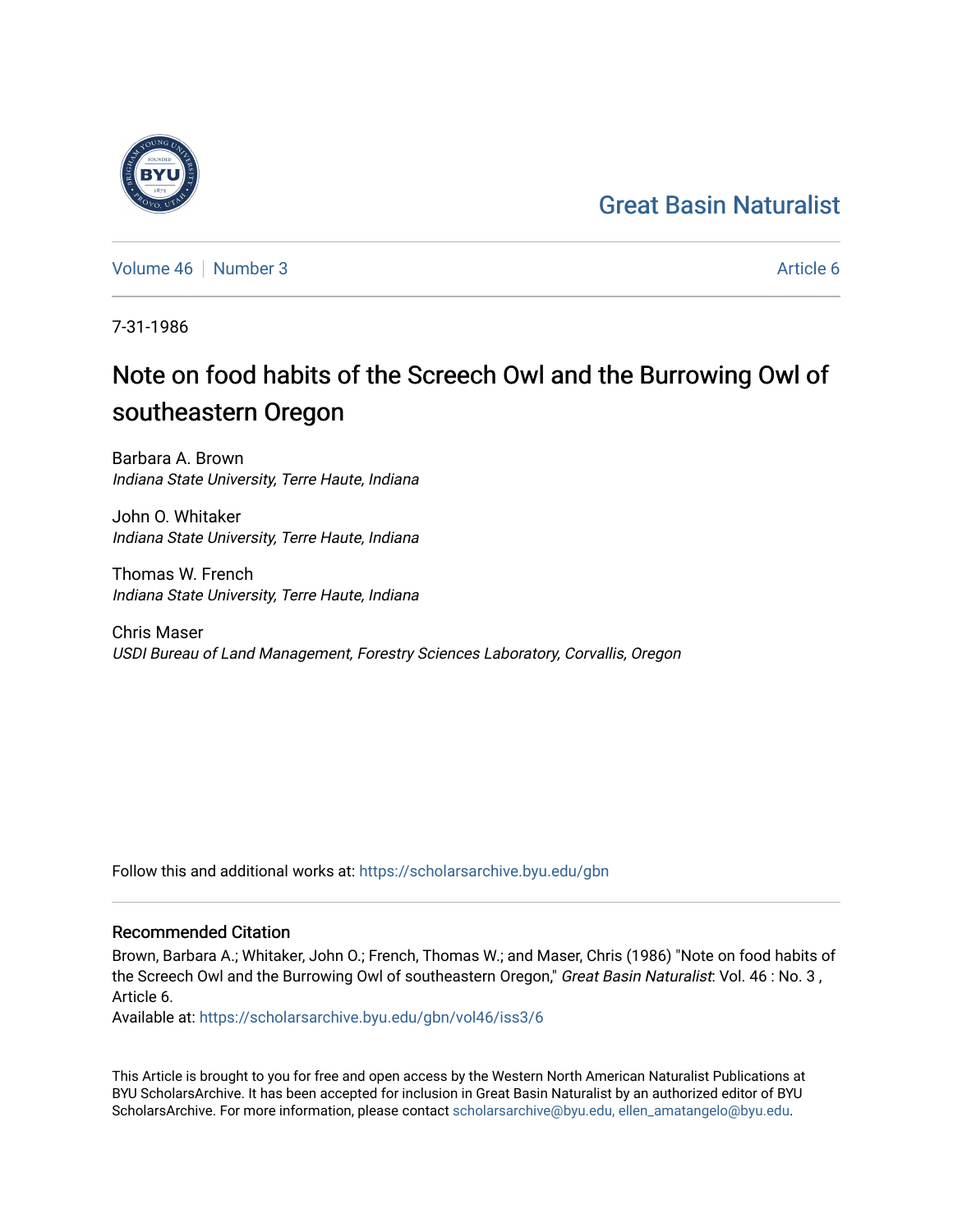#### NOTE ON FOOD HABITS OF THE SCREECH OWL AND THE BURROWING OWL OF SOUTHEASTERN OREGON

Barbara A. Brown<sup>1</sup>, John O. Whitaker<sup>1</sup>, Thomas W. French<sup>1,2</sup>, and Chris Maser<sup>3</sup>

ABSTRACT. - Diets of the Common Screech Owl (Otus asio) and Burrowing Owl (Athene cunicularia) from the Great Basin, Malheur County, southeastern Oregon, were studied. Although there was considerable overlap in the diets of these owls, there were differences related to habitat use.

Few data are available on the food habits of owls from the Great Basin of southeastern Oregon. The Barn Owl  $(Tyto alba)$  is the only one whose food habits have been studied in this part of the state (Maser et al. 1980), al though some data are available on food habits of owls from the rangelands of central Oregon: Barn Owl (Maser and Hammer 1972); Great Horned Owl (Bubo virginianus) (Brodie and Maser 1967, Maser et al. 1970); Short-eared Owl {Asio flammeus) (Maser et al. 1970; Maser et al. A note on the food habits of the short-eared owl, 1971); Long-eared Owl (A. otiis) (Maser et al. 1970), and Burrowing Owl {Athene cunicularia ) (Maser et al. Food habits of the burrowing owl, 1971).

This paper presents information on food habits of the common Screech Owl (Otus asio) and the Burrowing Owl in the rangelands of Malheur County, Oregon.

#### **STUDY AREA**

The study area, Malheur County, in ex treme southeastern Oregon, lies within the Owyhee Upland physiographic province. The major vegetation zone is described as shrub steppe (characterized by big sagebrush, Artemisia tridentata) (Franklin and Dyrness 1973). Plant communities were defined by Dealy et al. (1981), and the more restrictive habitats were described by Bohn et al. (1980) and Maser et al. Geomorphic and edaphic habitats, 1979; Maser et al. Manmade habitats, 1979).

#### **METHODS**

Castings were collected from April 1975 through July 1978. They were placed in plastic bags and were soaked in water before dis section. Prey items were identified to species whenever possible, and individuals were counted. Total counts of leaves and seeds were taken, but other plant parts, fur, and feathers were listed only as the number of pellets in which they occurred. Comparisons between vertebrate and invertebrate foods were based on total percentages. Diversity of prey was calculated for all food items as the number of items per total number of castings.

#### Results and Discussion

Vertebrates formed 20.2% of the prey indi viduals in screech owl diets (Table 1); invertebrates, 79.8% (Table 2). Vertebrates comprised 14.3% of the prey items in burrowing owl diets (Table 3) and invertebrates 85.7% (Table 4).

#### Vertebrate Prey

Both owls fed heavily on the Ord kangaroo rat (Dipodomys ordi), but the kangaroo rat was more important to the Burrowing Owl than to the Screech Owl.

The northern pocket gopher (Thomomys talpoides) was important in the diet of the Burrowing Owl but accounted for less than 1% of the Screech Owl diet. The similarity in weight between the Ord kangaroo rat (the average weight of 32 individuals from both

<sup>&</sup>lt;sup>1</sup>Department of Life Sciences, Indiana State University, Terre Haute, Indiana 47809.

 $^{2}$ Present address: The Nature Conservancy, Eastern Regional Office, 294 Washington Street, Boston, Massachusetts 02108

<sup>&</sup>lt;sup>3</sup>USDI Bureau of Land Management, Forestry Sciences Laboratory, Corvallis, Oregon 97331.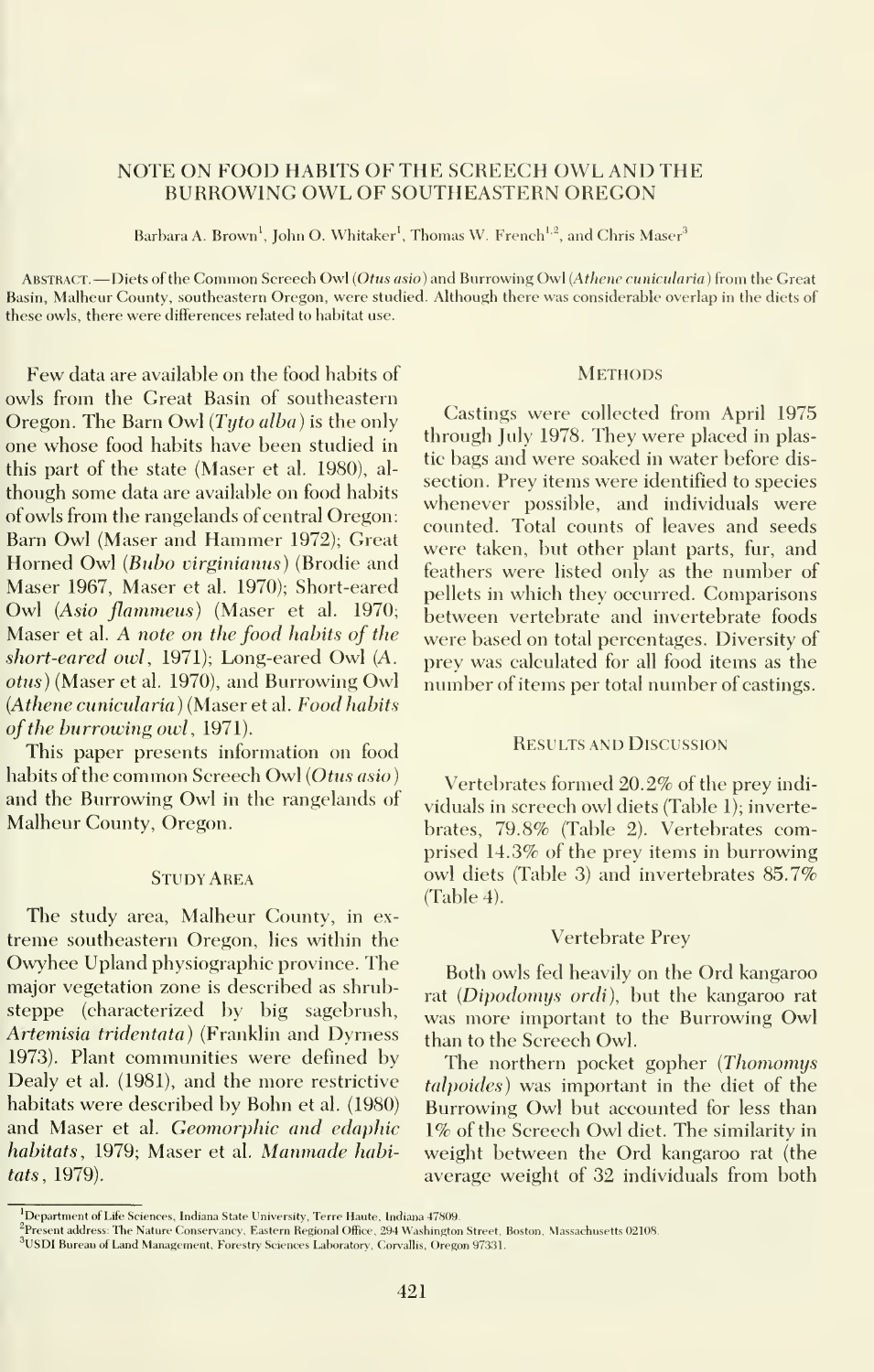|                      |                         | Number of<br>individuals | Percentage of | Number of      | Percent   |
|----------------------|-------------------------|--------------------------|---------------|----------------|-----------|
| Prev item            |                         |                          | diet          | castings       | frequency |
| <b>MAMMALIA</b>      |                         |                          |               |                |           |
| Rodentia             |                         |                          |               |                |           |
| Cricetidae           | Peromyscus sp.          | 16                       | 5.2           | 10             | 4.9       |
|                      | Cricetinae unidentified | 69                       | 22.6          | 41             | 20.0      |
|                      | Microtinae unidentified | 25                       | 8.2           | 18             | 8.8       |
|                      | Microtus sp.            | $\overline{2}$           | 0.6           | $\mathbf{1}$   | 0.5       |
|                      | Lagurus curtatus        | 11                       | 3.6           | 10             | 4.9       |
| Geomvidae            | Thomomys talpoides      | $\overline{2}$           | 0.6           | $\overline{2}$ | 1.0       |
| Heteromyidae         | Dipodomys ordi          | 39                       | 12.8          | 32             | 15.6      |
|                      | Perognathus parvus      | 1                        | 0.3           | 1              | 0.5       |
| Seniridae            | Spermophilus sp.        | 8                        | 2.6           | $\mathbf{1}$   | 0.5       |
|                      | Sciuridae unidentified  | 16                       | 5.2           | 16             | 7.8       |
| Lagomorpha           |                         |                          |               |                |           |
| Leporidae            | Lepus californicus      | 1                        | 0.3           | 1              | 0.5       |
|                      | Leporidae unidentified  | 16                       | 5.2           | 11             | 5.4       |
| Mammal               | Unidentified            | 47                       | 15.4          | 46             | 22.4      |
| <b>REPTILIA</b>      |                         |                          |               |                |           |
| Squamata             |                         |                          |               |                |           |
| lguanidae            | Phrynosoma platyrhinos  | 11                       | 3.6           | 9              | 4.4       |
|                      | Cnemidophorus tigris    | 1                        | 0.3           | 1              | 0.5       |
| Lacertilia           | Unidentified            | 23                       | 7.5           | 10             | 4.9       |
| Reptile              | Unidentified            | $\mathbf{1}$             | 3.6           | 11             | 5.4       |
| <b>AVES</b>          |                         |                          |               |                |           |
| Columbiformes        |                         |                          |               |                |           |
| Columbidae           | Zenaida macroura        | 1                        | 0.3           | 1              | 0.5       |
| <b>Passeriformes</b> | Unidentified            | $\overline{2}$           | 0.6           | $\overline{2}$ | 1.0       |
| <b>Bird</b>          | Unidentified            | 3                        | 1.0           | 1              | 0.5       |
| *Eggshell            | Unidentified            |                          |               | 6              |           |
| *Feathers            | Unidentified            |                          |               | $\overline{5}$ |           |
| *Claws               | Unidentified            |                          |               | 8              |           |
|                      |                         | 305                      | 99.5          |                |           |

Table 1. Vertebrate foods of the Screech Owl (Otus asio) from southeastern Oregon, based on analysis of 205 castings.

\*Not included in total count

central and southeastern Oregon was 56.8 g; Maser, unpublished data), and the northern pocket gopher in Malheur County (61.3 g) probably allowed the Burrowing Owl to exploit both species. These gophers formed only 0.02% of the Burrowing Owl diet in central Oregon (Maser et al. Food habits of the burrowing owl, 1971). Northern pocket gophers of the poorly drained lacustrine soils that occur in Malheur County are small (average weight of  $25$  individuals was  $61.3$  g) compared with the same subspecies (quadratus) from the better drained soils of the Steens Mountain, Harney County (average weight of eight individuals, 94.6 g), and from the sandy soils of central Oregon. Jefferson and Klamath counties (average weight of 47 individuals 67.4 g; Maser, unpublished data). Possibly,

the weight difference  $(6.1 g)$  between the gophers of central and southeastern Oregon allowed the Burrowing Owl to exploit this prev in one area but not in the other.

Within the family Cricetidae, the Screech Owl had the following taxa available as prev: western harvest mouse (Reithrodontomys megalotis), deer mouse (Peromyscus manicu*latus*), canyon mouse (*P. crinitus*), northern grasshopper mouse (Onychomys leucogaster), desert woodrat (Neotoma lepida), bushy-tailed woodrat (N. cinerea), montane vole (Microtus montanus), long-tailed vole (M. longicaudus), and sage vole (Lagurus curtatus). Montane voles were by far more abundant than long-tailed voles (Maser, unpublished data). The family Cricetidae accounted for 40.2% of the vertebrate prev items. The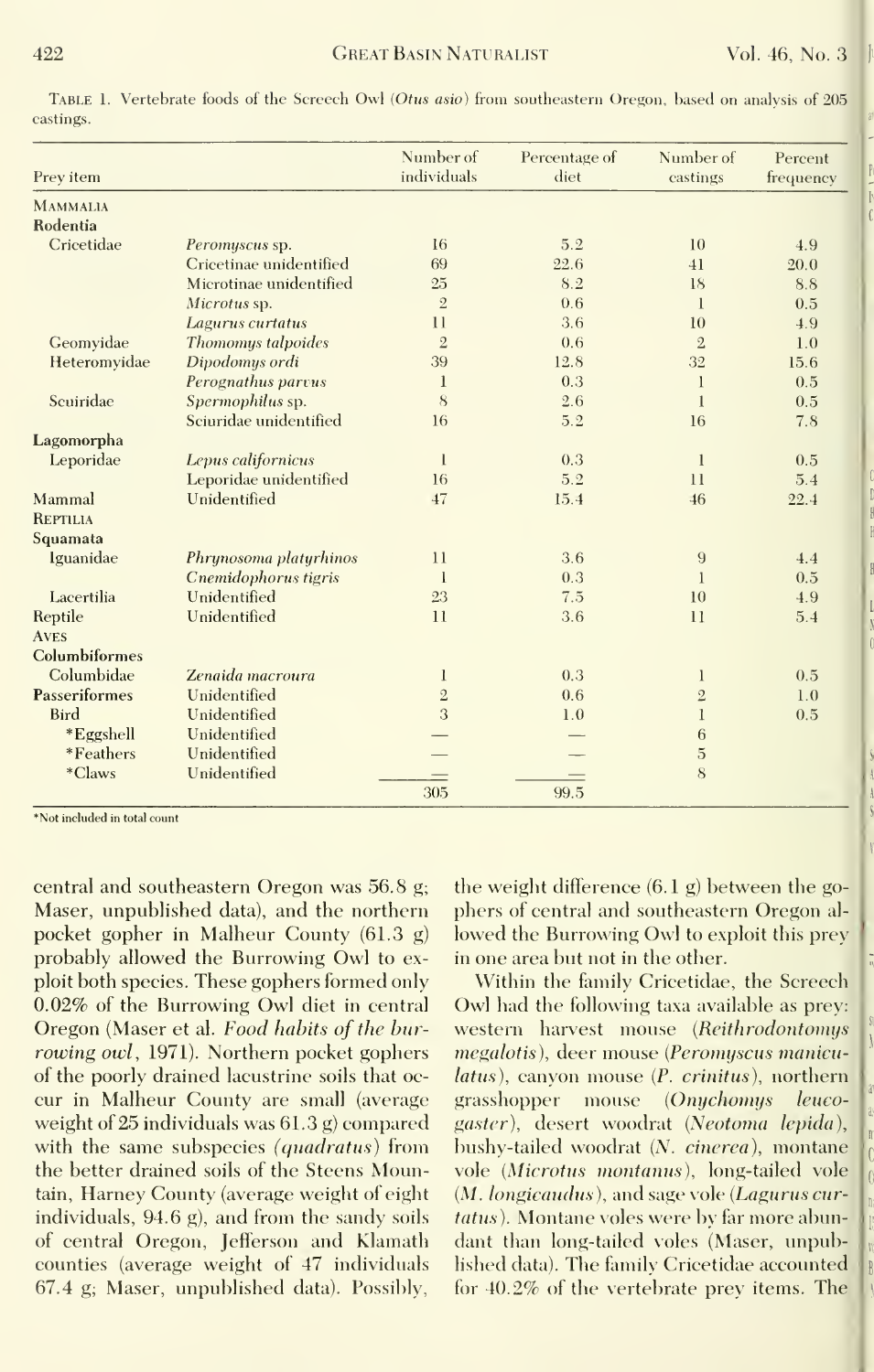| Prev items         |                          | Number of<br>individuals | Percentage of<br>diet | Number of<br>castings | Percent<br>frequency |
|--------------------|--------------------------|--------------------------|-----------------------|-----------------------|----------------------|
| <b>INSECTA</b>     |                          |                          |                       |                       |                      |
| Coleoptera         |                          |                          |                       |                       |                      |
| Carabidae          | Calosoma sp.             | 90                       | 7.5                   | $3-4$                 | 16.6                 |
|                    | Near Anisodactylus sp.   | 6                        | 0.5                   | $\overline{5}$        | 2.4                  |
|                    | Unidentified             | 3                        | 0.2                   | 3                     | 1.5                  |
|                    | Anisodactylus sp.        | $\overline{7}$           | 0.6                   | $\mathbf{1}$          | 0.5                  |
| Curculionidae      | Unidentified             | 6                        | 0.5                   | 10                    | 4.8                  |
| Alleculidae        | Unidentified             | $\mathbf{I}$             | 0.1                   | $\mathbf{1}$          | 0.5                  |
| Tenebrionidae      | Unidentified             | 61                       | 5.1                   | 33                    | 16.1                 |
| Scarabaeidae       |                          |                          |                       |                       |                      |
|                    | Cyclociphala sp.         | 41                       | 3.4                   | 30                    | 14.6                 |
|                    | Rutela sp.               | $\mathbf{1}$             | 0.1                   | 1                     | 0.5                  |
|                    | Unidentified             | $\overline{1}$           | 0.3                   | $\overline{4}$        | 2.0                  |
|                    | Paracotalpa granicollis  | 6                        | 0.5                   | $\overline{4}$        | 2.0                  |
| Silphidae          | Necrophorus sp.          | 11                       | 0.9                   | $\overline{7}$        | 3.4                  |
| Coleoptera         | Unidentified             | 21                       | 1.7                   | 20                    | 9.8                  |
| <b>Diptera</b>     | Unidentified             | 3                        | 0.2                   | 3                     | 1.5                  |
| Hemiptera          | Unidentified             | $\mathbf{I}$             | 0.1                   | $\mathbf{I}$          | 0.5                  |
| Homoptera          |                          |                          |                       |                       |                      |
| Cicadidae          | Unidentified             | 81                       | 6.7                   | 21                    | 10.2                 |
| <b>Hymenoptera</b> |                          |                          |                       |                       |                      |
| Formicidae         | Unidentified             | 20                       | 16.6                  | 12                    | 5.9                  |
| Lepidoptera        | Larvae                   | 3                        | 0.2                   | $\bf{l}$              | 0.5                  |
| Neuroptera         | Unidentified             | $\mathbf{1}$             | 0.1                   | $\mathbf{1}$          | 0.5                  |
| Orthoptera         |                          |                          |                       |                       |                      |
| Acrididae          | Unidentified (mandibles) | 424                      | 35.2                  | 48                    | 23.4                 |
| Gryllidae          | Grullus veletis          | 59                       | 4.9                   | 35                    | 17.1                 |
|                    | Unidentified (mandibles) | 27                       | 2.2                   | 8                     | 3.9                  |
|                    | Stenopelmatus sp.        |                          |                       |                       |                      |
| Stenopalmatidae    |                          | 117                      | 9.7                   | 19                    | 9.3                  |
|                    | (mandibles)              | $\overline{2}$           | 0.2                   | $\bf{I}$              | 0.5                  |
| Siphonaptera       | Unidentified             |                          |                       |                       |                      |
| <b>ARACHNIDA</b>   |                          |                          |                       |                       |                      |
| Araneida           | Unidentified             | $\overline{4}$           | 0.3                   | $\overline{4}$        | 2.0                  |
| Scorpionida        |                          |                          |                       |                       |                      |
| Vejovidae          | Vejovis boreus           | 2.4                      | 2.0                   | 16                    | 7.8                  |
| <b>VEGETATION</b>  |                          |                          |                       |                       |                      |
| Leaves             | Erigonum                 |                          |                       | 41                    |                      |
| *Vegetation        |                          |                          |                       | 11                    |                      |
| *Seeds             | Unidentified             | $\sqrt{2}$               |                       | 1                     | 0.5                  |
| *Grass seeds       |                          | 48                       |                       | 3                     | 1.5                  |
|                    |                          | 1.004                    | $00 \pi$              |                       |                      |

 $\rm{F_ABLE\ 2.}$  Invertebrate foods and vegetation of the Screech Owl (*Otus asio)* from southeastern Oregon, based on analysis of 205 castings.

\*Not included in total count

subfamily Cricetinae accounted for 27.8% and Microtinae 12.4% of the vertebrate diet.

The Burrowing Owl had the same taxa available as prey within the family Cricetidae as did the Screech Owl, except for the canyon mouse and occasionally the desert woodrat. Cricetidae formed 29.9% of the Burrowing Owl vertebrate diet. The subfamily Cricetinae composed 10.3% and the Microtinae 15.7%. As with the Screech Owl, the montane vole was far more abundant in habitat of the Burrowing Owl than was the long-tailed vole (Maser, unpublished data).

#### **Invertebrate Prey**

Although the Screech Owl ate 26 kinds of invertebrates (Table 2) and the Burrowing Owl ate 24 kinds (Table 4), there are some major differences. Beetles accounted for 21.4% of the items in the Screech Owl diet, including Scarabaeidae  $(4.3\%)$  and Carabidae  $(8.8\%)$ . Beetles were slightly more important to the Burrowing Owl (38.6% of the diet). Although the Burrowing Owl used Carabidae about the same as the Screech Owl (7.8%), Scarabaeidae were more important to the Burrowing Owl (21.7%).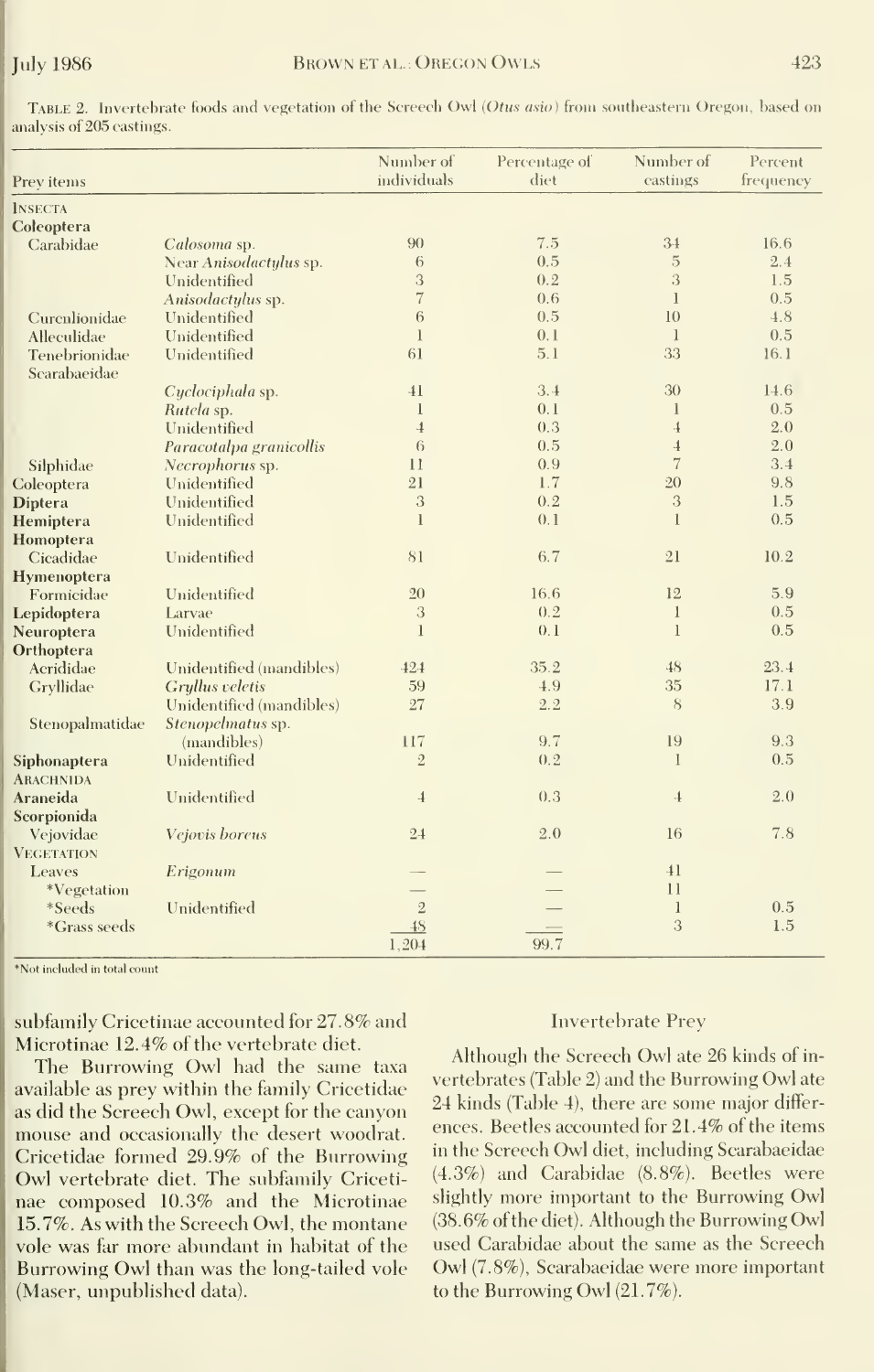| Prey item       |                          | Number of<br>individuals | Percentage of<br>diet | Number of<br>castings | Percent<br>frequency |
|-----------------|--------------------------|--------------------------|-----------------------|-----------------------|----------------------|
| <b>MAMMALIA</b> |                          |                          |                       |                       |                      |
| Rodentia        |                          |                          |                       |                       |                      |
| Cricetidae      | Peromyscus maniculatus   | 11                       | 5.4                   | 10                    | 6.7                  |
|                 | Reithrodontomys meglotis | 7                        | 3.4                   | 7                     | 4.7                  |
|                 | Microtus sp.             | 10                       | 4.9                   | 8                     | 5.3                  |
|                 | Lagurus curtatus         | 13                       | 6.4                   | $_{11}$               | 7.3                  |
| Cricetinae      | Unidentified             | 3                        | 1.5                   | 3                     | 2.0                  |
| Microtinae      | Unidentified             | 9                        | 4.4                   | 8                     | 5.3                  |
| Cricetidae      | Unidentified             | 8                        | 3.9                   | 6                     | 4.0                  |
| Geomvidae       | Thomomys talpoides       | 21                       | 10.3                  | 21                    | 14.0                 |
| Heteromvidae    | Dipodomys ordi           | 49                       | 24.1                  | 47                    | 31.3                 |
|                 | Perognathus parvus       | $\overline{11}$          | 5.4                   | 11                    | 7.3                  |
|                 | Unidentified             | 1                        | 0.5                   | 1                     | 0.7                  |
| Sciuridae       | Unidentified             | 14                       | 6.9                   | 14                    | 9.3                  |
| Mammal          | Unidentified             | 19                       | 9.4                   | 18                    | 12.0                 |
| Амрнівіа        | Unidentified             | 21                       | 10.3                  | 14                    | 9.3                  |
| <b>REPTILIA</b> |                          |                          |                       |                       |                      |
| Squamata        |                          |                          |                       |                       |                      |
| Iguanidae       | Phrynosoma platyrhinos   | 1                        | 0.5                   | $\mathbf{1}$          | 0.7                  |
| Reptile         | Unidentified             | $\overline{4}$           | 2.0                   | $\overline{4}$        | 2.7                  |
| <b>AVES</b>     |                          |                          |                       |                       |                      |
| Columbiformes   |                          |                          |                       |                       |                      |
| Columbidae      | Zenaida macroura         |                          | 0.5                   | 1                     | 0.7                  |
| *Feathers       |                          |                          |                       | $\overline{4}$        |                      |
|                 |                          | 203                      | 99.8                  |                       |                      |

TABLE 3. Vertebrate foods of the Burrowing Owl (Athene cunicularia) from southeastern Oregon, based on analysis of 150 castings.

\*Not included in total count

The other insect order of major importance to both owls was Orthoptera. This item was more important to the Screech Owl (52.0%) than to the Burrowing Owl (34.3%). Within Orthoptera, grasshoppers (Acrididae) were more important to the Screech Owl (35.2%) than to the Burrowing Owl  $(21.6\%)$ , but the Jerusalem cricket (Stenopelmatus sp.) was eaten more by the Burrowing Owl  $(12.7\%)$ than by the Screech Owl (9.7%). The Screech Owl also consumed the cricket (Grullus veletis) (4.9%), but the Burrowing Owl did not.

#### **Prey Diversity**

Total prey diversity per casting for the Screech Owl was 0.3 species and averaged 7.4 individual items. The Burrowing Owl was surprisingly close, 0.3 species per casting and averaged 9.5 individuals.

#### Owls

The Screech Owl generally inhabited riparian zones, abandoned homesteads, and some cliffs (Bohn et al. 1980; Dealy et al. 1981; Maser et al. Geomorphic and edaphic habitats, 1979; Maser et al. Manmade habitats, 1979; Maser, unpublished data). The Burrowing Owl, on the other hand, was associated with badger (Taxidea taxus) burrows, primarily in the basin big sagebrush/bunchgrass and black greasewood (Sarcobatus vermiculatus)/ grass communities (Dealy et al. 1981; Maser, unpublished data).

Flexibility in selection of habitat by the Screech Owl brought it into contact with a wider prev base than was available to the Burrowing Owl with its more rigid selection of habitat. For example, Screech Owls in cliffs had canyon mice and both species of woodrats available; Screech Owls in abandoned homesteads also had both species of woodrats available and were known to take the desert woodrat (Maser, unpublished data). The Burrowing Owl, however, occupied habitat that was inhospitable to canyon mice and to bushytailed woodrats, and the desert woodrat only occasionally inhabited the black greasewood/ grass community (Maser, unpublished data).

Both species of owl are opportunistic and catholic in diet (Gleason and Craig 1979; Maser et al. Food habits of the burrowing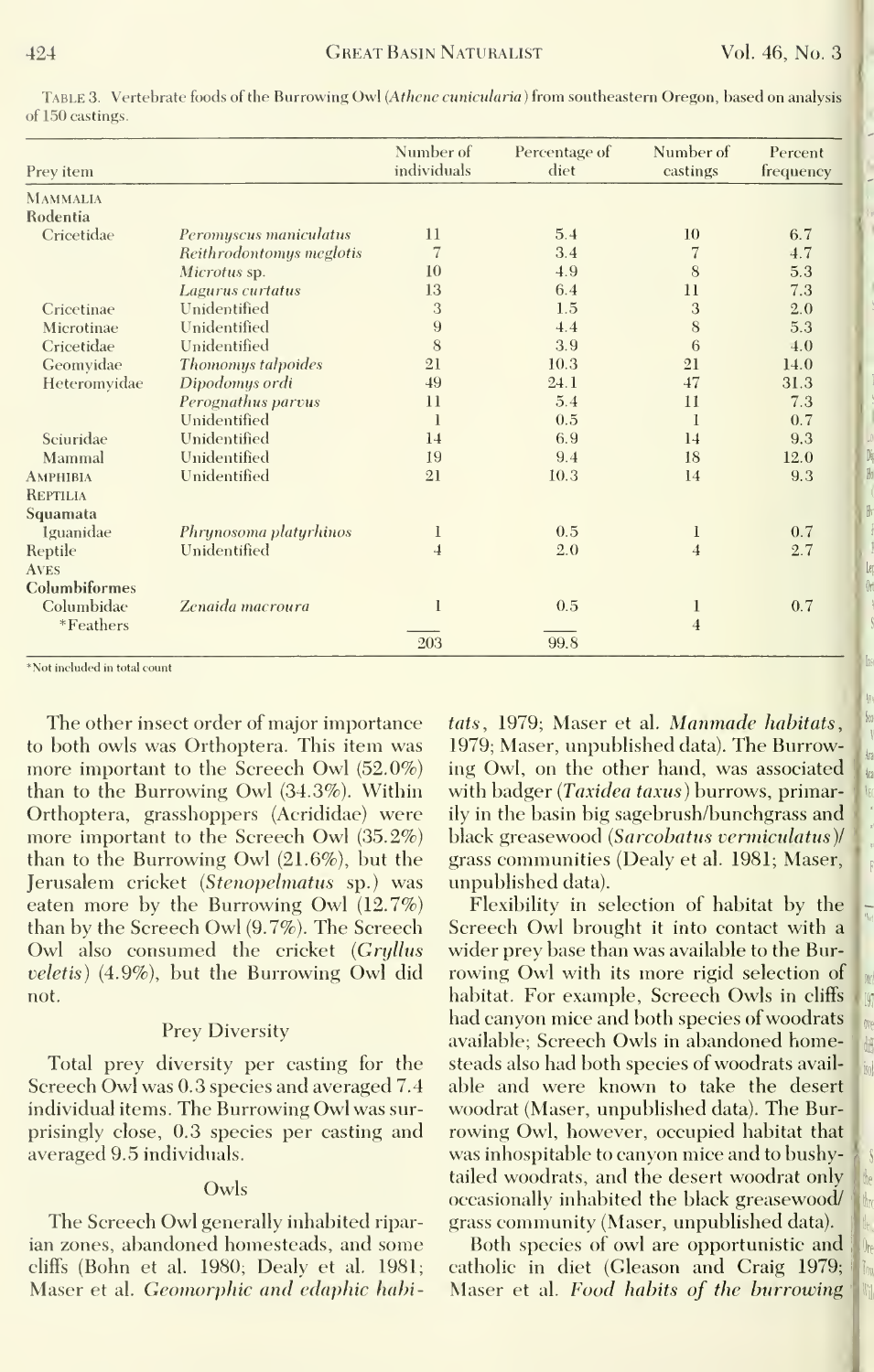| Prev item         |                          | Number of<br>individuals | Percentage of<br>diet | Number of<br>castings | Percent<br>frequency |
|-------------------|--------------------------|--------------------------|-----------------------|-----------------------|----------------------|
| <b>INSECTA</b>    |                          |                          |                       |                       |                      |
| Coleoptera        |                          |                          |                       |                       |                      |
| Carabidae         | Calosoma sp.             | 51                       | 4.2                   | 36                    | 24.0                 |
|                   | Anisodactylus sp.        | 31                       | 2.5                   | 13                    | 8.7                  |
|                   | Unidentified             | 14                       | 1.1                   | 8                     | 5.3                  |
| Curculionidae     | Unidentified             | 19                       | 1.6                   | 11                    | 7.3                  |
| Scarabaeidae      | Paracotalpa granicollis  | 121                      | 9.9                   | 25                    | 16.7                 |
|                   | Cyclocephala sp.         | $\mathbf{l}$             | 0.7                   | $\mathbf{1}$          | 0.7                  |
|                   | Rutela sp.               | 88                       | 7.2                   | 26                    | 17.3                 |
|                   | Unidentified             | 48                       | 3.9                   | 17                    | 11.3                 |
| Tenebrionidae     | Unidentified             | 30                       | 2.5                   | 22                    | 14.7                 |
| Silphidae         | Necrophorus sp.          | 49                       | 4.0                   | 30                    | 20.0                 |
| Elateridae        | Unidentified             | 11                       | 0.9                   | $\sqrt{2}$            | 1.3                  |
| Coleoptera        | Unidentified             | $\mathbf{1}$             | 0.1                   | $\mathbf{I}$          | 0.7                  |
| <b>Diptera</b>    | Unidentified             | 28                       | 2.3                   | $\overline{4}$        | 2.7                  |
| Homoptera         |                          |                          |                       |                       |                      |
| Cicadidae         | Unidentified             | 13                       | 1.1                   | 12                    | 8.0                  |
| Hymenoptera       |                          |                          |                       |                       |                      |
| Formicidae        | Unidentified             | 10                       | 0.1                   | 3                     | 2.0                  |
| Braconidae        | Unidentified             | 98                       | 8.0                   | 8                     | 5.3                  |
| Lepidoptera       | Unidentified (larvae)    | 7                        | 0.6                   | 3                     | 2.0                  |
| Orthoptera        |                          |                          |                       |                       |                      |
| Acrididae         | Unidentified             | 263                      | 21.6                  | 55                    | 36.7                 |
| Stenopelmatidae   | Stenopelmatus sp.        |                          |                       |                       |                      |
|                   | (mandibles)              | 155                      | 12.7                  | 9                     | 6.0                  |
| Insect            | Unidentified             | $\overline{2}$           | 0.2                   | $\frac{2}{5}$         | 1.3                  |
|                   | Unidentified (mandibles) | 48                       | 3.9                   |                       | 3.3                  |
| <b>ARACHNIDA</b>  |                          |                          |                       |                       |                      |
| Scorpionida       |                          |                          |                       |                       |                      |
| Vejovidae         | Vejovis boreus           | 126                      | 10.3                  | 56                    | 37.3                 |
| Araneida          | Unidentified             | $\sqrt{3}$               | 0.25                  | 3                     | 2.0                  |
| Acari             | Unidentified             | $\overline{2}$           | 0.2                   | $\overline{2}$        | 1.3                  |
| <b>VEGETATION</b> |                          |                          |                       |                       |                      |
| <i>*Leaves</i>    | Eriogonum sp.            | 103                      |                       | 18                    |                      |
| *Vegetation       |                          | 17                       |                       | 6                     |                      |
| *Seeds            | Grass                    | 52                       |                       | $\sqrt{2}$            |                      |
| Feathers          | Unidentified             | $\mathbf{l}$             |                       | $\mathbf{I}$          |                      |
|                   |                          | 1.919                    | 100.3                 |                       |                      |

TABLE 4. Invertebrate foods and vegetation of the Burrowing Owl (Athene cunicularia) from southeastern Oregon, based on analysis of 150 castings.

\*Not included in total count

owl, 1971; Smith and Wilson 1971; Zarn 1974), and their diets in southeastern Oregon overlapped considerably. They used totally different habitats, however, which physically isolated the owls and avoided competition.

#### **ACKNOWLEDGMENTS**

Sam Shaver (Vale, Oregon) helped collect the castings. D. Grayson (Department of Anthropology, University of Washington, Seattle), Z. Maser (Department of Forest Science, Oregon State University, Corvallis), and D. Toweill (Department of Fisheries and Wildlife, Oregon State University, Corvallis)

read and improved the manuscript. V. Bissell (USDI Bureau of Land Management, Forestry Sciences Laboratory, Corvallis, Oregon) typed the various drafts. We thank them for their help.

#### **LITERATURE CITED**

- BOHN, C., C. GALEN, C. MASER, AND J. W. THOMAS. 1980. Homesteads-manmade avian habitats in the rangelands of southeastern Oregon. Wildl. Soc. Bull. 8: 332-341.
- BRODIE, E. D., JR., AND C. MASER. 1967. Analysis of great horned owl pellets from Deschutes County, Oregon. Murrelet 48: 11-12.